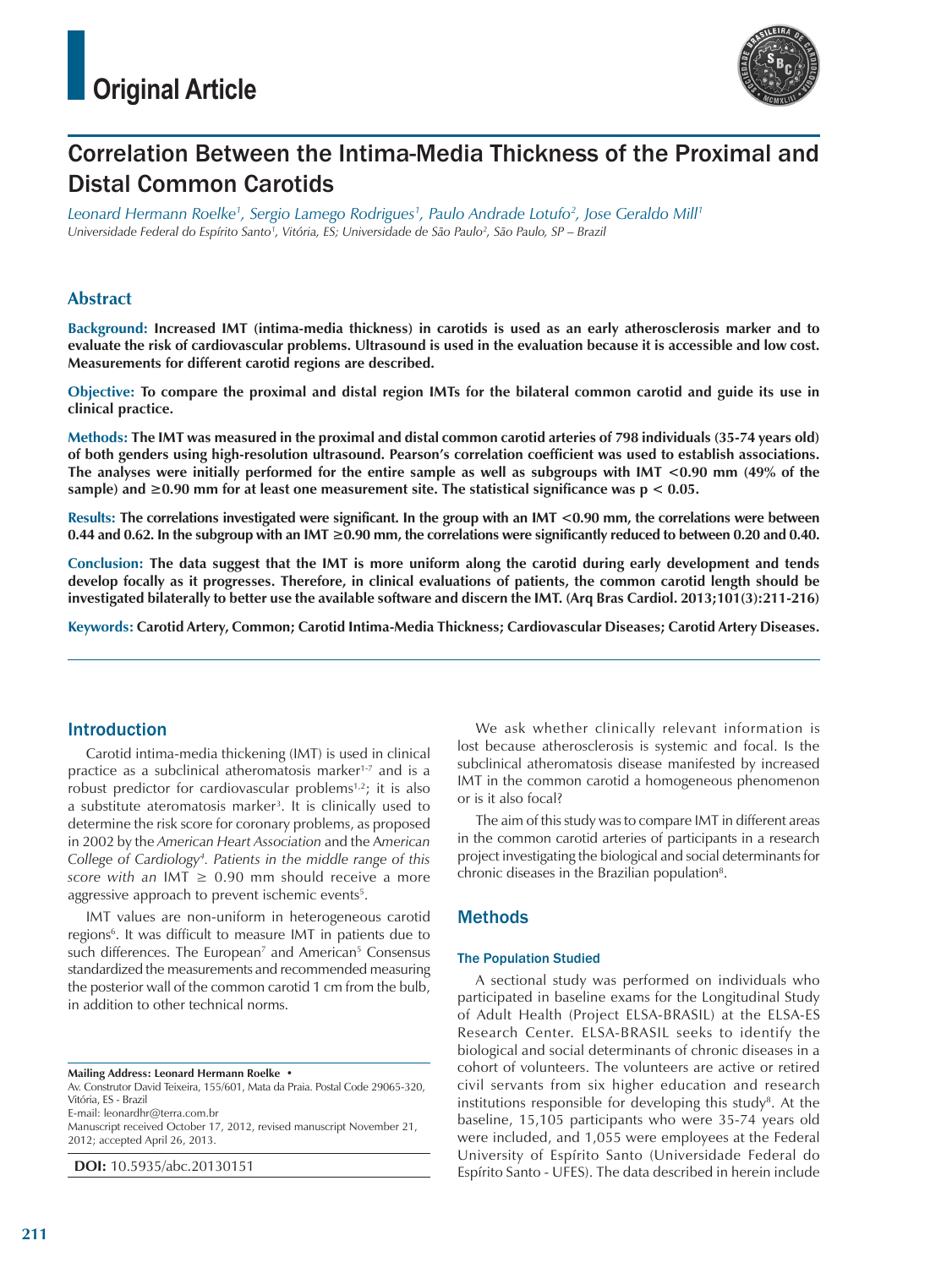IMTs collected from 798 participants in ELSA-UFES; the data were collected by the same investigator. Comorbidities were identified (hypertension and diabetes mellitus), and tobacco smoking habits were recorded through participants' self-reporting.

#### Acquiring Images

The images were collected concomitantly with other clinical data and the laboratory data typically collected for treatment in ELSA-BRASIL. A Toshiba model SSA-790A Aplio, version XG (Japan), was used. The participants were positioned supine with their head at a 45° angle in the direction opposite from the side examined. A linear broadband transducer (PLT-704AT) was used with a 7.5 MHz (5.0 to 11.0 MHz) central frequency at 4 cm of depth without magnification. Bilateral images were collected at the distal common carotid 1 cm from the bulb in accordance with the norms established by the American Consensus (American Society of Echocardiography – ASE)5 ; images were also collected for the proximal common carotid in the portion immediately parallel bilaterally to the transducer at the base of the neck (this location was distinct for the participants' anatomy). The images were acquired through a cross-sectional cut, which allowed

visualization of the distal intimal-medial layer and preferably the proximal layer simultaneously. The posterior wall was measured using software from the equipment certified for clinical use<sup>9</sup>, which calculates the average for the three semi-automated measurements in 0.5 cm-long segments (Figure 1). Method not used in ELSA-BRASIL.

#### Data Analysis

IMT was normally distributed in the sample. The individuals with IMT exceeding 1.5 mm were excluded from analysis because they carried atheromatous plaque, as defined by the ASE5 . IMT measured at the four points were associated using Pearson's correlation coefficient. To verify the association behavior after thickening, a separate analysis was conducted in the groups with IMT < 0.90 mm at each point tested and in the group in which at least one of the four measurements had an IMT  $\geq$  0.90 mm  $(subgroups < 0.90$  and  $\geq 0.90$ , respectively).

The cut-off point used to separate the subgroups was selected because, according to measurements from many American and European studies<sup>5,7</sup>, an IMT  $\geq$  0.90 validates thickening in the intima-media space. The analyses were performed using SPSS 18.0. The significance level was p < 0.05.



**Figure 1 –** *Measurement of the intima-media thickness (IMT) in the primitive carotid, indicated by the horizontal lines on the vessel wall.*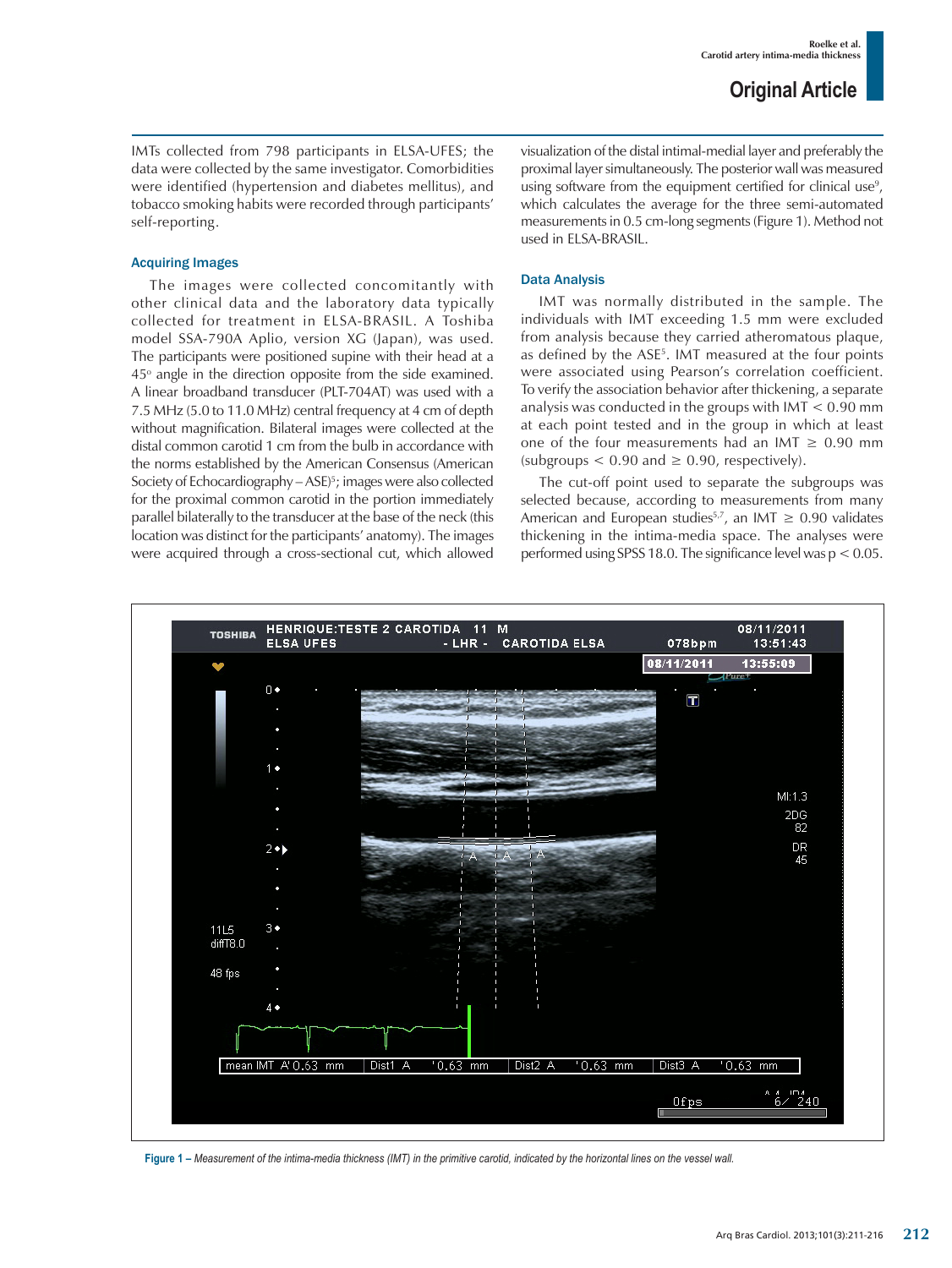## **Original Article**

### **Results**

In the sample studied (798 participants), 45.7% were male, 34.2% were hypertensive, 26% were smokers or ex-smokers, and 11% were diabetic. The numbers of participants according to age are as follows: 144 (35-44 years), 312 (45-54 years), 251 (55-64 years) and 91 (65-74 years). Seven individuals were excluded from the analysis because an IMT was >1.5 mm for at least one point. Thus, 791 individuals remained, and the minimum number of individuals with valid data at each point was 778. The data loss herein was due to technical problems with reliable IMT measurements.

A subgroup comprising 388 individuals (48.6%) showed no intima-media complex thickening; the four measurements produced IMT values <0.90 mm. An additional 403 individuals produced IMT values  $\geq 0.90$  mm for at least one of the four measurements. Table 1 shows the IMT characteristics for these two groups.

There was an increase in mean amplitude for the four measurement sites from  $0.46$  mm in the subgroup  $< 0.9$  to 0.84 mm in the subgroup  $\geq$  0.90, corresponding to a nearly two-fold increase (data not shown in the tables).

Tables 2 to 4 show Pearson's correlation coefficients for the IMTs measured for the entire group and in the subgroups  $< 0.9$  and  $\geq 0.90$ .

Figures 2 and 3 show the IMT dispersion for the subgroup  $\geq 0.90$  at the points with the highest (right and left distal) and lowest correlations (left distal and right proximal).

## **Discussion**

In the original group, statistical analyses showed that the highest correlation was  $r = 0.69$  for the measurements conducted on the right and left distal carotids, and the lowest correlation was observed for the left distal and right proximal sides ( $r = 0.56$ ). These values indicate a moderate to strong correlation. After separating the groups, we found that the correlation was similar for the subgroup <0.9 mm with r-values between 0.61 and 0.44 for the points with higher and lower correlations. By observing the data for the group wherein at least one point was

**Table 1 – Intima-media thickness (IMT) in the right (R) and left (L) carotid arteries in the subgroups without IMT (<0.90 mm) and the subgroup with at least one point thickened (≥0.90 mm)**

|            |                 | $< 0.90$ mm | $(n = 388)$    |      |                 | $\geq 0.90$ mm | $(n = 403)$    |      |
|------------|-----------------|-------------|----------------|------|-----------------|----------------|----------------|------|
| Carotid    | Mean±sd         | Median      | P <sub>5</sub> | P95  | Mean±sd         | <b>Median</b>  | P <sub>5</sub> | P95  |
| R-Proximal | $0.69 \pm 0.10$ | 0.68        | 0.53           | 0.85 | $0.85 \pm 0.12$ | 0.85           | 0.63           | 1.17 |
| L-Proximal | $0.73 \pm 0.09$ | 0.74        | 0.56           | 0.87 | $0.93 \pm 0.14$ | 0.93           | 0.73           | 1.48 |
| R-Distal   | $0.70 \pm 0.10$ | 0.70        | 0.53           | 0.87 | $0.91 \pm 0.15$ | 0.91           | 0.67           | 1.45 |
| L-Distal   | $0.71 \pm 0.09$ | 0.71        | 0.55           | 0.86 | $0.93 \pm 0.14$ | 0.93           | 0.70           | 1.46 |

*IMT given in mm; SD: standard deviation; and P5 and P95: 5% and 95% percentiles, respectively.*

#### **Table 2 – Pearson's correlation for the entire sample**

| <b>PEARSON 's COR</b> | R PROX | <b>R DISTAL</b>          | <b>L PROX</b>            | <b>L DISTAL</b>     |
|-----------------------|--------|--------------------------|--------------------------|---------------------|
| R PROX                |        | $0.61$ <sup>*</sup>      | 0.61'                    | $0.56$ <sup>*</sup> |
| R DISTAL              | -      |                          | 0,64"                    | $0.69^{*}$          |
| L PROX                |        | $\overline{\phantom{a}}$ |                          | $0.68^*$            |
| L DISTAL              |        |                          | $\overline{\phantom{0}}$ |                     |

*\* - Significant correlations at the level p< 0,01(bi caudal); †: lowest correlation value; and ‡: highest correlation value.*

#### **Table 3 - Pearson's correlation for the subgroup < 0.90 mm**

| <b>PEARSON 's COR</b> | <b>R PROX</b> | <b>R DISTAL</b> | <b>L PROX</b>            | <b>L DISTAL</b>     |
|-----------------------|---------------|-----------------|--------------------------|---------------------|
| R PROX                |               | 0.47            | $0.48^*$                 | $0.44$ <sup>*</sup> |
| R DISTAL              | -             |                 | $0.49*$                  | $0.62^{\text{*}}$   |
| L PROX                |               | -               |                          | $0.54^{\circ}$      |
| L DISTAL              |               |                 | $\overline{\phantom{a}}$ |                     |

*\* - Significant correlations at the level p< 0,01(bi caudal); †: lowest correlation value; and ‡: highest correlation value.*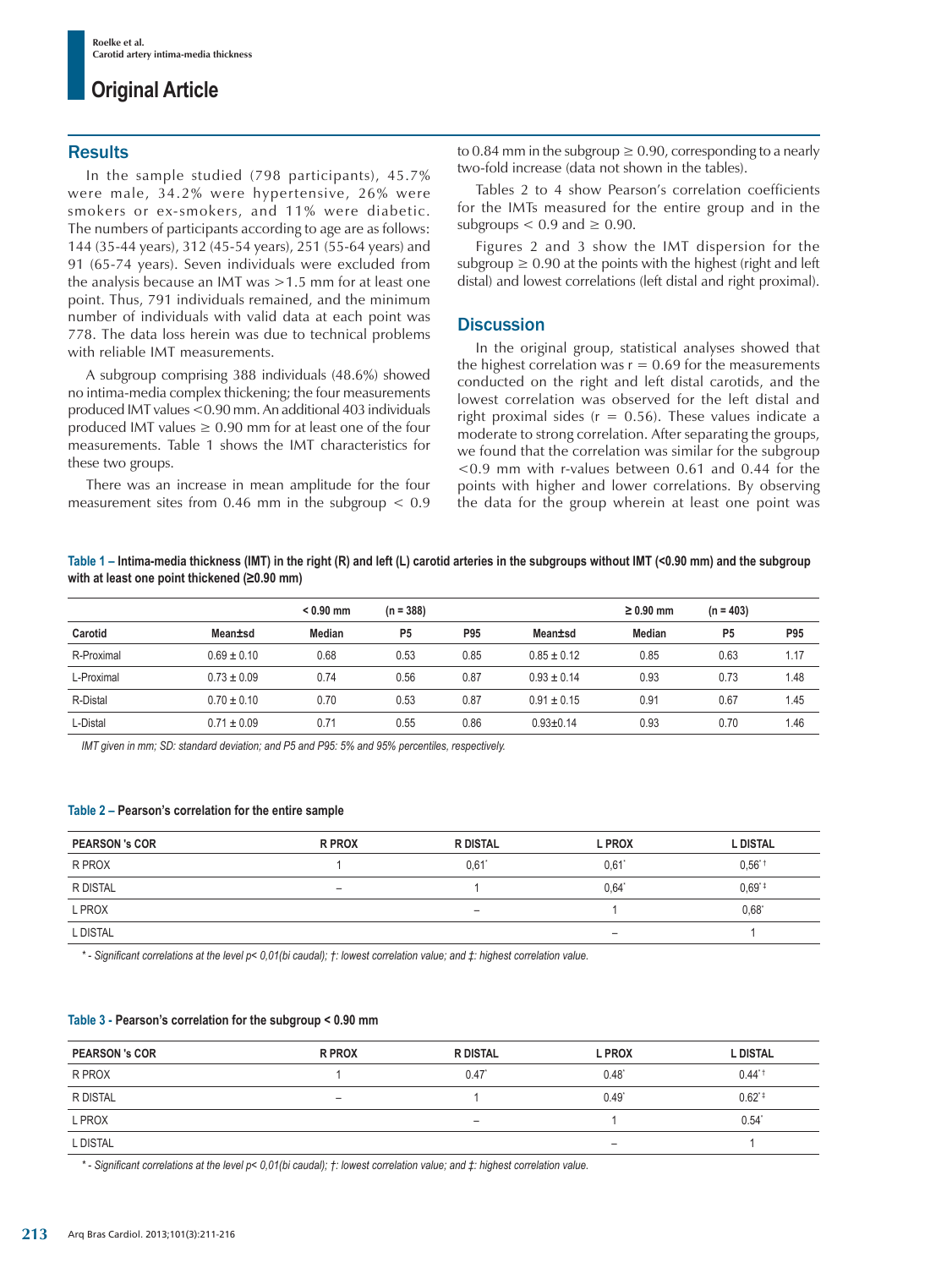**Original Article**

#### **Table 4 – Pearson's correlation for the subgroup ≥0.90 mm**

| <b>PEARSON 's COR</b> | <b>R PROX</b> | <b>R DISTAL</b> | <b>L PROX</b> | <b>L DISTAL</b> |
|-----------------------|---------------|-----------------|---------------|-----------------|
| R PROX                |               | 0.32"           | 0.31          | $0.20^{*}$      |
| R DISTAL              |               |                 | $0.33^*$      | $0.40^{*}$      |
| L PROX                |               |                 |               | $0.39^{*}$      |
| L DISTAL              |               |                 |               |                 |

*\* - Significant correlations at the level p< 0,01(bi caudal); †: lowest correlation value; and ‡: highest correlation value.*



0.9 mm (subgroup  $\geq$  0.90 mm), we found a marked decrease in the correlation, from 0.4 to 0.2. We observed a decrease from 0.61 to 0.40 for the highest correlation (right and left distal) and from 0.44 to 0.20 for the original lowest correlation (left distal and right proximal).

In a similar study with 14,106 participants, Howard et al. compared IMT bilateral measurements at different sites in common carotids 1 cm distal to the bulb (same location as the study herein), in the bulbs and at the internal carotid origin. The best correlation coefficient was 0.49 between the common right and left distal carotids. Herein, the best correlation was also observed between these locations<sup>10</sup>.

When we analyzed the subgroup  $\geq$  0.90 for the determination coefficient (r²), which is the proportion of variance in a group that is explained by another group, the values were 0.15 for the distal carotids and 0.04 for the left distal and right proximal sites (which had the lowest correlation). Thus, only 15% of the variability in the group with the best correlation was associated with variability on one side relative to the other. Additionally, an insignificant amount (4%) was explained for the group with lower correlation. In a study by Howard et al., 25% of the variance in the common left distal is explained by a variance in the right distal, which highlights that the small correlation observed indicates a lower significance in studies where only a portion of the carotid is used to measure IMT. However, the authors emphasize that this small correlation is sufficient to establish the distal common carotid as a measurement reference if the study is epidemiological and uses a sufficient sample, as demonstrated in several cohort studies<sup>6</sup>.

Although that study compared different portions of the carotid artery (common, bulb and internal) than our study, certain similarities were observed. The study by Howard et al. suggests that the low correlation between different locations on the same side is most likely due to sites with different levels of shear stress. The study herein shows a low correlation for common carotid areas with theoretically similar stress levels. This study also highlights the good correlation when IMT is normal and that the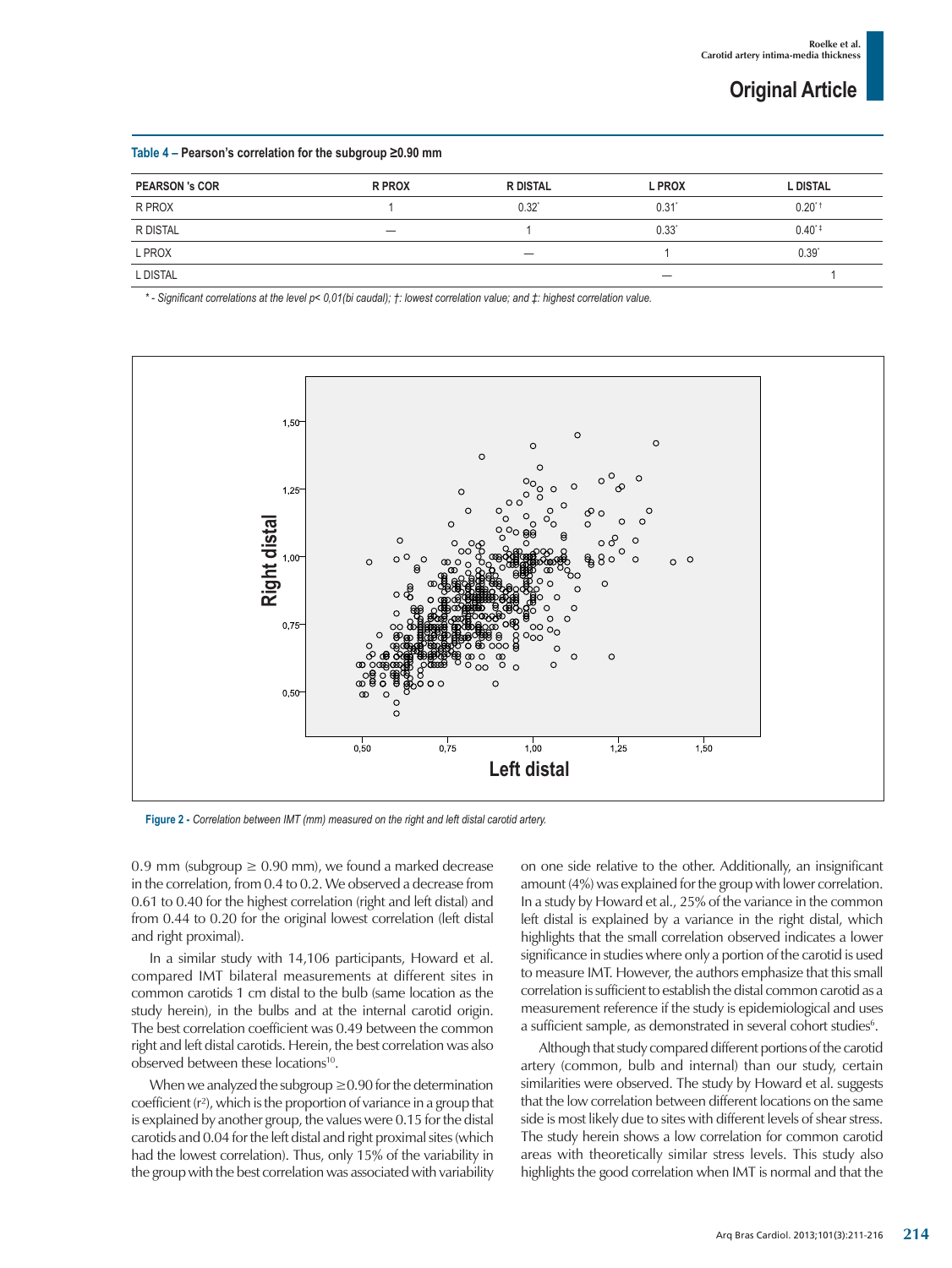## **Original Article**



correlation is lost upon thickening. This finding shows that IMT and PTCA are local phenomena.

By analyzing the scatter plots (Figures 2 and 3) for the strong and weak correlations, we observed greater dispersion for the measurements with thickening, especially for thickening exceeding 0.90 mm, which explains the reduced correlation. With high values at a given location, we cannot reliably predict values for other locations due to the low correlation (the phenomenon is focal and translates into a greater dispersion range at such locations).

If we measure only one element, high IMT values may be lost, which impedes its clinical utility. Using the distal portion of the common carotid in epidemiological studies to measure IMT is justifiable because the common carotid is superficial and parallel to the skin and is thus easily accessible for ultrasounds. In addition, epidemiological studies typically include large samples, which facilitates precise inferences for parameters with a central trend (mean and median), even when those parameters have large dispersions. Standardizing the measurement location also facilitates future meta-analyses, which is a fundamental step towards establishing evidencebased guidelines.

### **Conclusions**

To increase the precision for determining the risk for patients at the boundary values of the Framingham score, the data herein suggest that thickening of the entire common carotid artery must be tracked bilaterally in clinical practice. This behavior would prevent data loss because intimamedia complex thickening is heterogeneous. Additionally, the commercially available software measures hundreds (sometimes thousands) of points for only 1 cm at the carotid, as this region is targeted for epidemiological research. In contrast, for clinical practice, the data suggest that we should measure a greater length or measure various points to account for focal thickening. We believe that the sensible and effective use of such software for clinical practice should include at least one scan across the common carotid to search for the thickest portions.

## Author contributions

Conception and design of the research, Acquisition of data and Writing of the manuscript: Roelke LH; Analysis and interpretation of the data and Statistical analysis: Roelke LH, Rodrigues SL, Lotufo PA, Mill JG; Obtaining funding: Mill JG; Critical revision of the manuscript for intellectual content: Rodrigues SL, Lotufo PA, Mill JG.

#### **Potential Conflict of Interest**

No potential conflict of interest relevant to this article was reported.